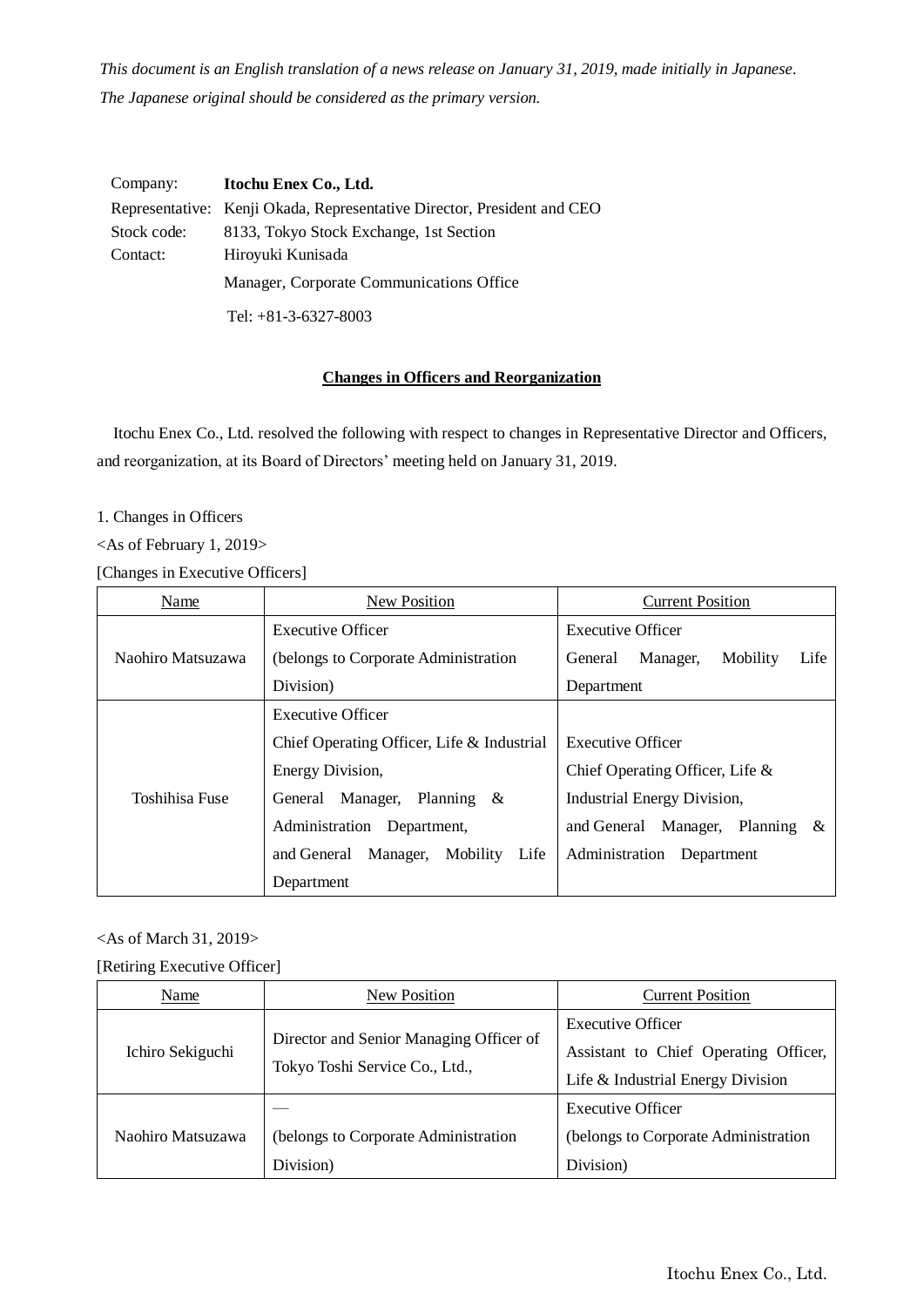# <As of April 1, 2019>

|  |  |  | [Changes in Directors and Executive Officers] |
|--|--|--|-----------------------------------------------|
|--|--|--|-----------------------------------------------|

| Name                  | <b>New Position</b>                                                                                                                                                                                                               | <b>Current Position</b>                                                                                                                                                                                            |
|-----------------------|-----------------------------------------------------------------------------------------------------------------------------------------------------------------------------------------------------------------------------------|--------------------------------------------------------------------------------------------------------------------------------------------------------------------------------------------------------------------|
| Tatsuro Utsumi        | Director and Executive Officer<br>President, and Chief Executive Officer,<br>Itochu Enex Home-Life Tohoku Co., Ltd.                                                                                                               | Director and Executive Officer<br>Chief Compliance Officer,<br>General<br>and<br>Manager,<br>Corporate<br><b>Planning Department</b>                                                                               |
| Atsushi Katsu         | Director and Executive Officer<br>Chief Financial Officer,<br>Chief Information Officer,<br>Chief Compliance Officer, and<br>Chief Operating Officer, Corporate<br><b>Administration Division</b>                                 | Director and Executive Officer<br>Chief Financial Officer,<br>Chief Information Officer, and<br>Chief Operating Officer, Corporate<br><b>Administration Division</b>                                               |
| <b>Toshihisa Fuse</b> | <b>Executive Officer</b><br>Chief Operating Officer, Life & Industrial<br><b>Energy Division</b>                                                                                                                                  | <b>Executive Officer</b><br>Chief Operating Officer, Life &<br><b>Industrial Energy Division,</b><br>General Manager, Planning &<br>Administration Department,<br>and General Manager, Mobility<br>Life Department |
| Shigeru Kondo         | <b>Executive Officer</b><br>Deputy Chief Operating Officer,<br>Home-Life Division,<br>General Manager, Planning &<br>Administration Department, and<br>President, and Chief Executive Officer,<br>Itochu Industrial Gas Co., Ltd. | <b>Executive Officer</b><br>President, and Chief Executive Officer,<br>Itochu Industrial Gas Co., Ltd.                                                                                                             |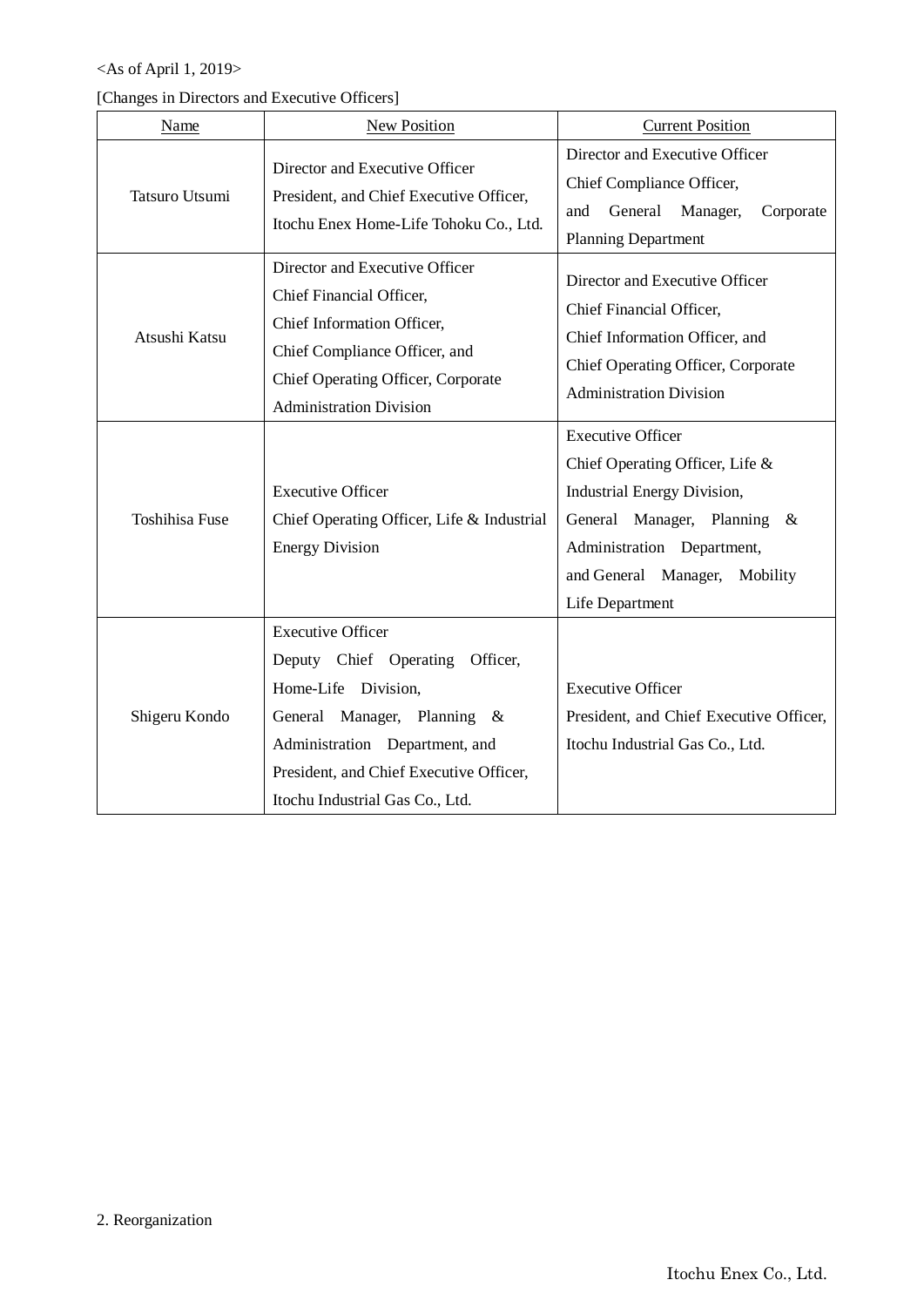#### (1) Purpose of reorganization

The organization was reorganized and Group System was abolished for the purpose of the making decision quickly and flexibllity in January 2019.

Furthermore, the organization of internal Division will be changed for the purpose of upgrading our existing core businesses, exploiting new businesses, expanding environmental businesses.

#### (2) Details of reorganization

①Reorganization of Departments/Branches

### **[Life & Industrial Energy Division]**

The Hokkaido Branch, Tohoku Branch, Higashi-Nihon Branch, Chubu Branch, Kansai Branch, Chushikoku Branch, and Kyushu Branch will be reorganized into the Hokkaido Branch, Tohoku Branch, Shutoken Branch, Kita-Kanto Branch, Shinetsu Branch, Chubu Branch, Hokiriku Branch, Kansai Branch, Chugoku Branch, Shikoku Branch, Kyushu Branch, and Okinawa Branch. And Environmental Business Department will be newly established.

#### **[Power & Utility Division]**

Power & Heat Business Development Department and Power Project Financial Department will be integrated as Power & Financial Business Department.

#### **[Others]**

Mobility Life Department will be abolished and the function of that will be absorbed in Life & Industrial Energy Division.

(The new organization chart is shown on the following page.)